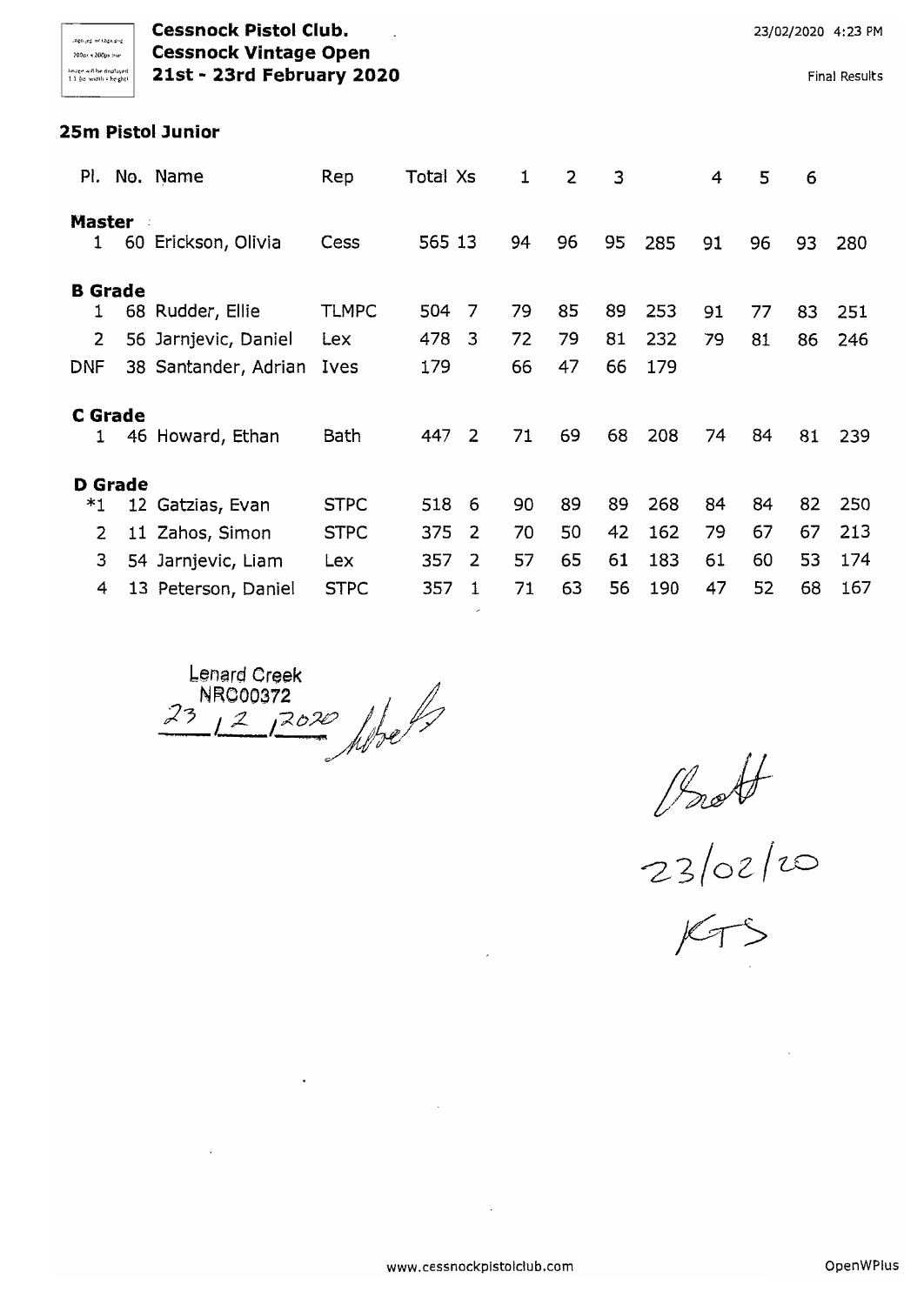**Cessnock Pistol Club. Cessnock Vintage Open 21st - 23rd February 2020** 

Final Results

### **25m Pistol Women**

| PI.            |                | No. Name                  | Rep          | Total Xs |                | 1  | 2  | 3  |     | 4  | 5  | 6  |     |
|----------------|----------------|---------------------------|--------------|----------|----------------|----|----|----|-----|----|----|----|-----|
| <b>A</b> Grade |                |                           |              |          |                |    |    |    |     |    |    |    |     |
| 1              |                | 26 Guy, Sue               | Ives         | 567 12   |                | 95 | 97 | 98 | 290 | 95 | 88 | 94 | 277 |
| 2              | 60             | Erickson, Olivia          | Cess         | 564 16   |                | 93 | 95 | 94 | 282 | 98 | 90 | 94 | 282 |
| 3              | 33             | Cowling, Lara             | Bath         | 558 10   |                | 94 | 96 | 91 | 281 | 90 | 91 | 96 | 277 |
| 4              |                | 41 Wilson, Kathy          | <b>TLMPC</b> | 548      | 8              | 90 | 90 | 91 | 271 | 92 | 93 | 92 | 277 |
| 5              |                | 65 Powell, Piet           | <b>CNPC</b>  | 545      | 9              | 87 | 93 | 92 | 272 | 90 | 93 | 90 | 273 |
| 6              |                | 44 Rossetto, Una          | Ulla         | 544      | 8              | 92 | 89 | 94 | 275 | 87 | 95 | 87 | 269 |
| 7              |                | 88 Cook, Ryana            | Cess         | 515      | 4              | 78 | 88 | 89 | 255 | 88 | 86 | 86 | 260 |
| DNF            |                | 37 Muresan, Ileana        | Ives         | 241      |                | 86 | 71 | 84 | 241 |    |    |    |     |
| <b>B</b> Grade |                |                           |              |          |                |    |    |    |     |    |    |    |     |
| 1              |                | 57 Jarnjevic, Lyndal      | Lex          | 541      | 7              | 90 | 90 | 90 | 270 | 89 | 85 | 97 | 271 |
| 2              |                | 103 Lavrushkina, Alena    | Tamw         | 507      | 8              | 88 | 88 | 95 | 271 | 79 | 80 | 77 | 236 |
| 3              |                | 76 Moore, Krystal         | Cess         | 504      | 6              | 79 | 82 | 90 | 251 | 81 | 87 | 85 | 253 |
| 4              |                | 66 Verstegen, Agnes       | Dubb         | 490      | 4              | 88 | 80 | 90 | 258 | 87 | 77 | 68 | 232 |
|                |                |                           |              |          |                |    |    |    |     |    |    |    |     |
| $*1$           | <b>C</b> Grade | 61 Doyle, Allison         | <b>TLMPC</b> | 522      | 4              | 94 | 91 | 94 | 279 | 83 | 85 | 75 | 243 |
| 2              |                | 68 Rudder, Ellie          | <b>TLMPC</b> | 496      | 3              | 87 | 78 | 82 | 247 | 76 | 89 | 84 | 249 |
| 3              | 49             | Jones, Angela             | Bath         | 492      | 3              | 75 | 79 | 88 | 242 | 87 | 82 | 81 | 250 |
| 4              |                | 51 Higgins, Katie         | Cess         | 477      | 6              | 67 | 74 | 81 | 222 | 82 | 83 | 90 | 255 |
| 5              |                | 75 Marsh, Karen           | Btown        | 473      | 2              | 82 | 80 | 79 | 241 | 72 | 79 | 81 | 232 |
| 6              | 87             | Cook, Helen               | Cess         | 469      | 3              | 76 | 77 | 64 | 217 | 85 | 86 | 81 | 252 |
| 7              |                | 32 May, Cherie            | Cowra        | 446      | 5              | 78 | 86 | 85 | 249 | 55 | 73 | 69 | 197 |
| 8              |                | 82 Oxford, Doreen         | Musw         | 444      | $\overline{2}$ | 80 | 71 | 77 | 228 | 87 | 69 | 60 | 216 |
| 9              |                | 99 Rogers, Robyn          | Buri         | 432      | $\overline{0}$ | 77 | 76 | 70 | 223 | 69 | 66 | 74 | 209 |
| 10             |                | 1 Izard, Beverley         | Port         | 418      | $\mathbf{1}$   | 73 | 72 | 69 | 214 | 63 | 61 | 80 | 204 |
| 11             |                | 43 Wilson, Julie          | API          | 396      | $\mathbf{1}$   | 79 | 59 | 80 | 218 | 66 | 56 | 56 | 178 |
|                |                |                           |              |          |                |    |    |    |     |    |    |    |     |
| 1.             | <b>D</b> Grade | 50 Hargrave, Charlee Cess |              |          | 464 2          | 71 | 63 | 70 | 204 | 85 | 90 | 85 | 260 |

1 50 Hargrave, Charlee Cess Wyon

2 15 Snow, Amanda

Lenard Creek Print of the United States<br> *Print of the County of the County of the County of the International States* 

,<br>23 / 02 / 20

417 1 73· 74 67 214 51 80 72 203

 $RT5$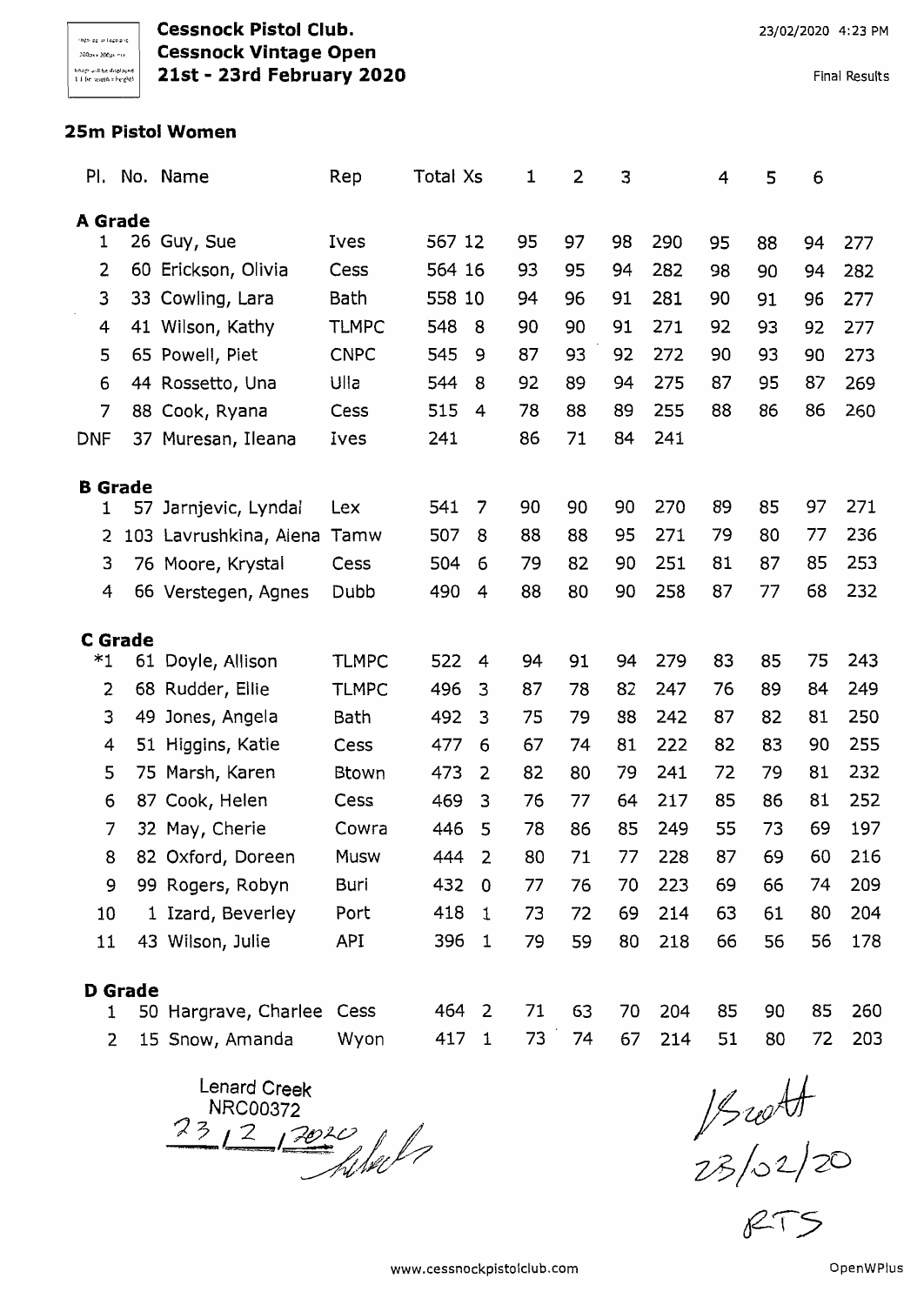**Cessnock Pistol Club. Channel Club Cessnock Pistol Club**. **23/02/2020** 4:23 PM ,,",",,lWC' "'". **Cessnock Vintage Open**  1:) **21st - 23rd February 2020** Final Results

#### **25m Pistol Men**

| PI.            |                | No. Name              | Rep          | Total Xs |                | $\mathbf 1$ | $\overline{2}$ | 3  |     | $\overline{\mathbf{4}}$ | 5  | 6  |     |
|----------------|----------------|-----------------------|--------------|----------|----------------|-------------|----------------|----|-----|-------------------------|----|----|-----|
|                | <b>A</b> Grade |                       |              |          |                |             |                |    |     |                         |    |    |     |
| 1              |                | 30 Langlands, Jeffrey | LIth         | 554      | 9              | 92          | 92             | 88 | 272 | 93                      | 95 | 94 | 282 |
| $\overline{2}$ |                | 25 Guy, Steve         | Ives         | 553      | 7              | 90          | 91             | 92 | 273 | 92                      | 93 | 95 | 280 |
| 3              |                | 80 Braggins, Nigel    | <b>Nels</b>  | 546 10   |                | 88          | 93             | 93 | 274 | 89                      | 94 | 89 | 272 |
| $\overline{4}$ |                | 84 Falconer, Sean     | <b>CLPC</b>  | 542      | 7              | 92          | 90             | 96 | 278 | 89                      | 86 | 89 | 264 |
|                | <b>B</b> Grade |                       |              |          |                |             |                |    |     |                         |    |    |     |
| 1              |                | 69 McGowan, Scott     | Ives         | 522      | 6              | 90          | 85             | 90 | 265 | 83                      | 86 | 88 | 257 |
| $\overline{2}$ |                | 27 Morrison, Peter    | Ives         | 508      | 6              | 86          | 92             | 88 | 266 | 78                      | 78 | 86 | 242 |
| 3              |                | 78 Goodwin, Steven    | Cess         | 504      | 4              | 80          | 89             | 84 | 253 | 82                      | 91 | 78 | 251 |
| 4              |                | 47 Goodwin, Malcolm   | Cess         | 503      | 4              | 85          | 85             | 83 | 253 | 82                      | 83 | 85 | 250 |
| 5              |                | 104 McCarthy, Leon    | <b>Nels</b>  | 480      | 3              | 78          | 80             | 83 | 241 | 85                      | 85 | 69 | 239 |
|                | <b>C</b> Grade |                       |              |          |                |             |                |    |     |                         |    |    |     |
| 1              |                | 29 Buchanan, Iain     | Cess         | 500      | $\overline{4}$ | 80          | 81             | 85 | 246 | 90                      | 83 | 81 | 254 |
| $\overline{2}$ |                | 35 Walker, Robert     | Cess         | 494      | 7              | 86          | 83             | 74 | 243 | 80                      | 89 | 82 | 251 |
| 3              |                | 21 Jones, Shane       | Cess         | 490      | $\overline{2}$ | 80          | 87             | 91 | 258 | 73                      | 76 | 83 | 232 |
| $\overline{4}$ |                | 14 Snow, Stuart       | Wyon         | 482      | 4              | 86          | 82             | 82 | 250 | 70                      | 77 | 85 | 232 |
|                | <b>D</b> Grade |                       |              |          |                |             |                |    |     |                         |    |    |     |
| $*1$           | 48             | Jones, David          | Bath         | 502      | 4              | 69          | 82             | 88 | 239 | 87                      | 87 | 89 | 263 |
| $\overline{2}$ | 39             | Guy, Keith            | <b>TLMPC</b> | 477      | 3              | 80          | 87             | 78 | 245 | 69                      | 82 | 81 | 232 |
| 3              |                | 95 Bain, James        | Cess         | 459      | 0              | 65          | 71             | 73 | 209 | 83                      | 84 | 83 | 250 |
| 4              |                | 42 Watters, Gerald    | Kurra        | 458      | $\mathbf{1}$   | 71          | 82             | 76 | 229 | 78                      | 68 | 83 | 229 |
| <b>WSPS</b>    |                |                       |              |          |                |             |                |    |     |                         |    |    |     |
| 1              |                | 93 Fleeton, Kane      | <b>TLMPC</b> | 522      | 8              | 93          | 87             | 80 | 260 | 75                      | 92 | 95 | 262 |

Lenard Creek<br>NRC00372<br>23 2 2 2020

 $\bar{\mathcal{A}}$ 

t>J

*23/ <sup>o</sup> 2-/rzo*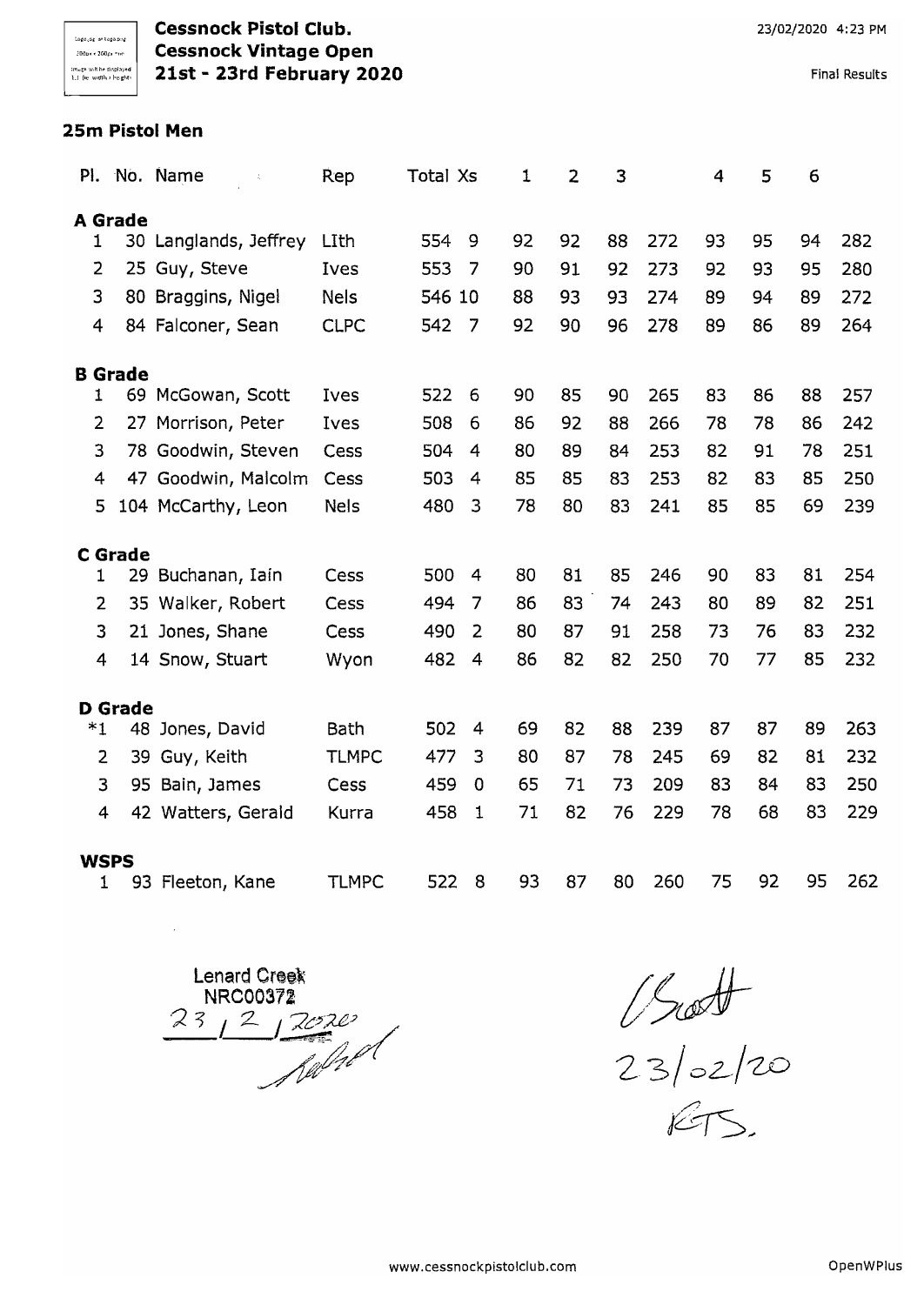**Cessnock Pistol Club. Cessnock Vintage Open 21st - 23rd February 2020** 

Final Results

## **25m Centre Fire Pistol**

|                |                | Pl. No. Name          | Rep          | Total Xs |                | 1  | 2  | 3  |     | 4  | 5  | 6  |     |
|----------------|----------------|-----------------------|--------------|----------|----------------|----|----|----|-----|----|----|----|-----|
| <b>A</b> Grade |                |                       |              |          |                |    |    |    |     |    |    |    |     |
| 1              |                | 52 Blackburn, Nathan  | Cess         | 565 10   |                | 93 | 95 | 93 | 281 | 97 | 95 | 92 | 284 |
| 2              |                | 90 Lavell, Rodd       | <b>CNPC</b>  | 555 10   |                | 96 | 94 | 95 | 285 | 83 | 96 | 91 | 270 |
| 3              |                | 62 Blackburn, Steve   | Cess         | 554      | 9              | 93 | 95 | 91 | 279 | 89 | 94 | 92 | 275 |
| 4              |                | 59 Fitzpatrick, Peter | Wagga        | 545 10   |                | 88 | 90 | 90 | 268 | 89 | 95 | 93 | 277 |
| 5              |                | 71 Dowling, Bob       | Dubb         | 537      | 6              | 92 | 81 | 87 | 260 | 96 | 87 | 94 | 277 |
| 6              |                | 101 Dennis, Terry     | Tamw         | 536 10   |                | 88 | 89 | 83 | 260 | 94 | 89 | 93 | 276 |
| 7              |                | 36 Moore, David       | Sydn         | 534      | - 9            | 90 | 89 | 90 | 269 | 90 | 82 | 93 | 265 |
| <b>B</b> Grade |                |                       |              |          |                |    |    |    |     |    |    |    |     |
| *1             |                | 98 Morris, Barry      | <b>Btown</b> | 572 16   |                | 94 | 96 | 95 | 285 | 97 | 95 | 95 | 287 |
| 2              |                | 45 Howard, Jason      | Bath         | 557 16   |                | 90 | 94 | 92 | 276 | 96 | 92 | 93 | 281 |
| 3              |                | 30 Langlands, Jeffrey | LIth         | 554 12   |                | 94 | 90 | 90 | 274 | 96 | 89 | 95 | 280 |
| 4              |                | 25 Guy, Steve         | Ives         | 546      | 7              | 89 | 87 | 92 | 268 | 94 | 94 | 90 | 278 |
| 5              |                | 74 Melville, Bruce    | Tamw         | 508      | 8              | 91 | 94 | 96 | 281 | 78 | 72 | 77 | 227 |
| 6              |                | 77 Moore, Nick        | Cess         | 497      | 7              | 73 | 86 | 81 | 240 | 82 | 89 | 86 | 257 |
| 7              |                | 97 Morris, Ray        | Btown        | 417      | $\overline{2}$ | 69 | 74 | 61 | 204 | 78 | 66 | 69 | 213 |
| <b>DNF</b>     |                | 31 Gray, Ray          | Cowra        | 236      |                | 81 | 77 | 78 | 236 |    |    |    |     |
|                | <b>C</b> Grade |                       |              |          |                |    |    |    |     |    |    |    |     |
| 1              | 21             | Jones, Shane          | Cess         | 522      | 9              | 88 | 96 | 85 | 269 | 78 | 86 | 89 | 253 |
| 2              | 80             | Braggins, Nigel       | Nels         | 521      | 9              | 87 | 91 | 88 | 266 | 87 | 81 | 87 | 255 |
| 3              | 57             | Jarnjevic, Lyndal     | Lex          | 514      | 7              | 85 | 89 | 87 | 261 | 77 | 93 | 83 | 253 |
| 4              | 53             | Cagney,<br>Alexander  | Cess         | 513      | 5              | 83 | 79 | 80 | 242 | 86 | 93 | 92 | 271 |
| 5              |                | 91 Webber, Colin      | <b>CNPC</b>  | 513      | 5              | 87 | 85 | 89 | 261 | 81 | 88 | 83 | 252 |
| 6              |                | 22 Brummell, James    | Mait         | 505      | 4              | 85 | 92 | 89 | 266 | 78 | 78 | 83 | 239 |
| 7              |                | 70 Brown, Bruce       | Musw         | 493      | 7              | 85 | 79 | 89 | 253 | 78 | 80 | 82 | 240 |
| 8              |                | 29 Buchanan, Iain     | Cess         | 465      | 6              | 78 | 80 | 76 | 234 | 73 | 70 | 88 | 231 |
| 9              |                | 2 Johnson, David      | Port         | 420      | 0              | 76 | 70 | 76 | 222 | 49 | 76 | 73 | 198 |
| 10             |                | 81 Oxford, Robert     | Musw         | 384      | 1              | 69 | 58 | 62 | 189 | 59 | 57 | 79 | 195 |
| 11             |                | 100 OConnor, Mike     | Buri         | 380      | 4              | 66 | 76 | 77 | 219 | 45 | 46 | 70 | 161 |
|                | <b>D</b> Grade |                       |              |          |                |    |    |    |     |    |    |    |     |
| $*1$           |                | 48 Jones, David       | Bath         | 500      | 4              | 85 | 87 | 79 | 251 | 86 | 79 | 84 | 249 |
| 2              |                | 40 Andrew, Colin      | Cess         | 468      | 3              | 82 | 76 | 74 | 232 | 73 | 88 | 75 | 236 |
| 3              |                | 55 Roache, John       | Lex          | 464      | 2              | 82 | 82 | 78 | 242 | 76 | 65 | 81 | 222 |
| 4              |                | 39 Guy, Keith         | <b>TLMPC</b> | 457      | 8              | 73 | 81 | 72 | 226 | 68 | 79 | 84 | 231 |
|                |                |                       |              |          |                |    |    |    |     |    |    |    |     |

Lenard Creek<br>NRC00372<br>23 | 6 | 2020 MW www.cessnockpistolclub.com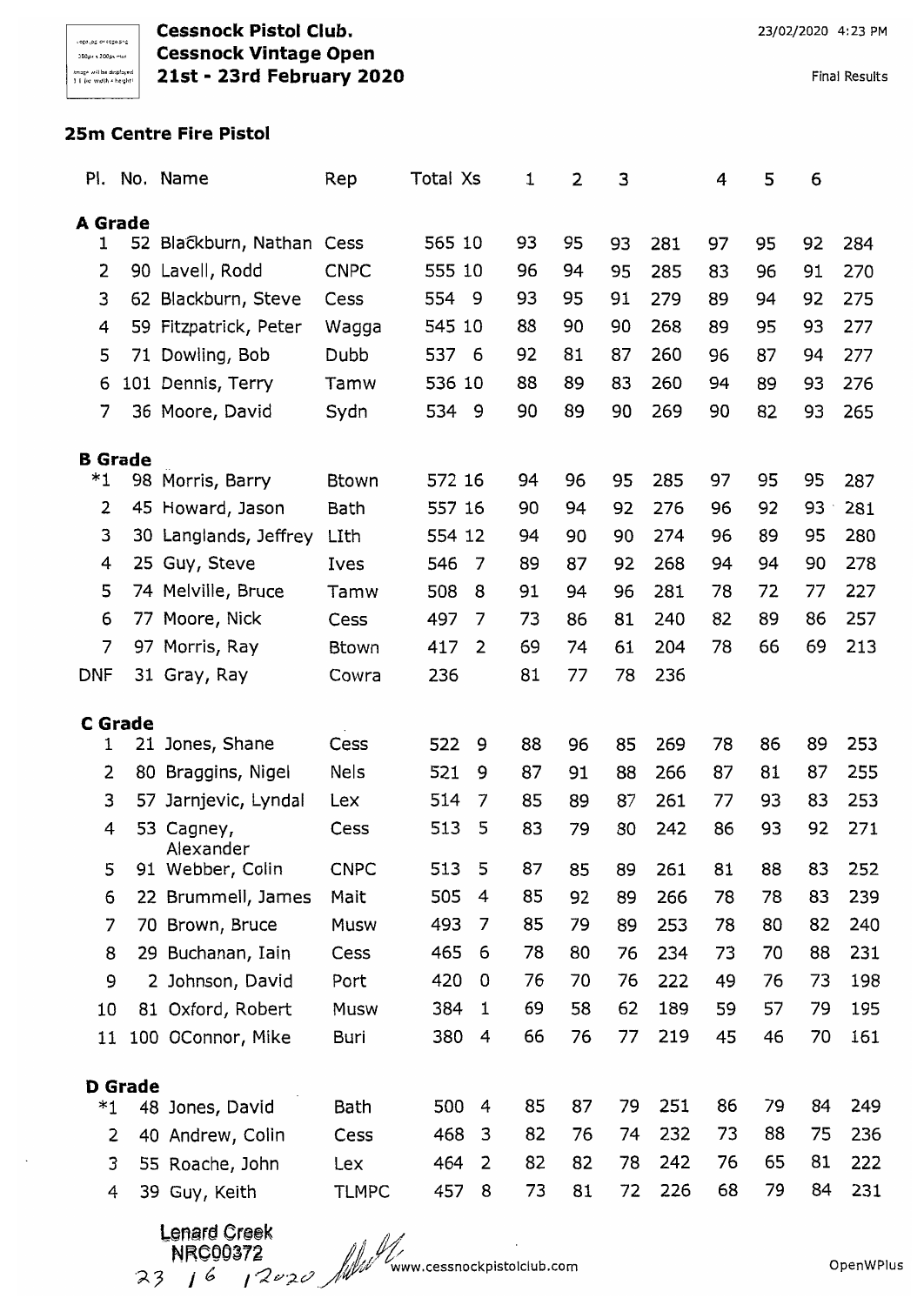#### **25m Centre Fire Pistol**

 $\sim$ 

 $\ddot{\phantom{a}}$ 

| PI.        | No. Name             | Rep        | Total Xs |     | $\mathbf{1}$ | $\overline{2}$ | $\overline{\mathbf{3}}$ |     | 4  | 5. | - 6 |      |
|------------|----------------------|------------|----------|-----|--------------|----------------|-------------------------|-----|----|----|-----|------|
|            | D Grade Cont.        |            |          |     |              |                |                         |     |    |    |     |      |
| 5.         | 56 Jarnjevic, Daniel | Lex        | 450      | - 6 | 66           | 60             | 71                      | 197 | 84 | 86 | 83. | -253 |
| 6.         | 49 Jones, Angela     | Bath       | 446 2    |     | 63           | 76             | 74                      | 213 | 75 | 73 | 85. | -233 |
| 7          | 42 Watters, Gerald   | Kurra      | 443 2    |     | -70-         | 70             | 72                      | 212 | 84 | 79 | 68  | -231 |
|            | 8 104 McCarthy, Leon | Nels       | 426 2    |     | 69           | 64             | 76                      | 209 | 70 | 68 | 79. | 217  |
| <b>DNF</b> | 43 Wilson, Julie     | <b>API</b> | 224      |     | 71.          | 68             | 85                      | 224 |    |    |     |      |

Lenard Creek<br>NRC00372<br>23 12 12 2020 /

*j)wi* 

 $23$ 02/20

 $|2|$  )

**www.cessnockpistolclub.com**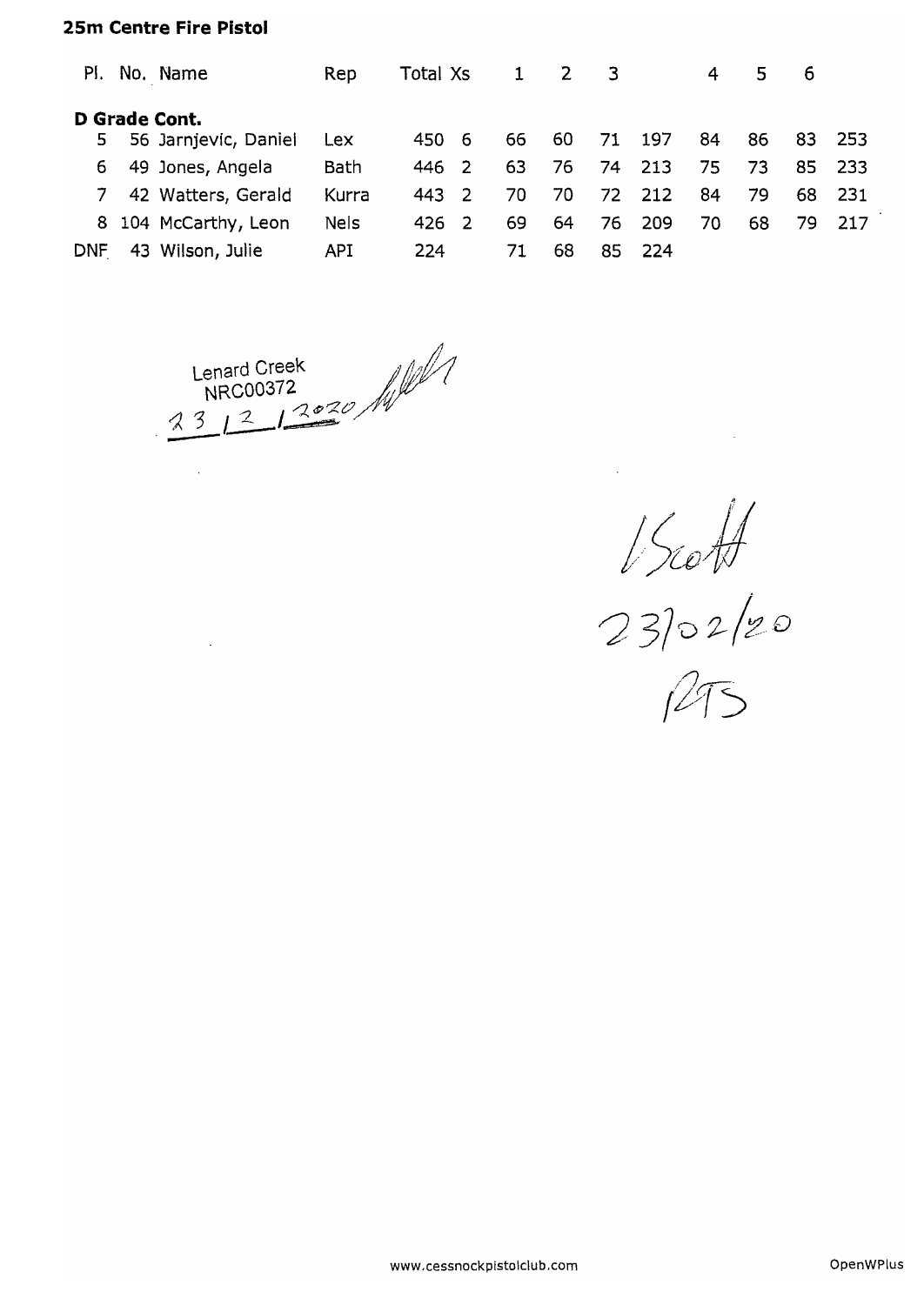**Cessnock Pistol Club.**  '00,,,'00,,,, **Cessnock Vintage Open**  ~~"~:.~\,~I':l~'o:~~~:,;~~ **21st - 23rd February 2020** 

## **25m Rapid Fire Pistol**

|    |                | Pl. No. Name              | Rep          | Total Xs |              | 8        | 6  | 4  |     | 8  | 6  | 4  |       |
|----|----------------|---------------------------|--------------|----------|--------------|----------|----|----|-----|----|----|----|-------|
|    | A Grade        |                           |              |          |              |          |    |    |     |    |    |    |       |
| 1  |                | 59 Fitzpatrick, Peter     | Wagga        | 508      | 6            | 86       | 94 | 68 | 248 | 94 | 90 | 76 | 260   |
| 2  |                | 36 Moore, David           | Sydn         | 503      | 5            | 91       | 82 | 78 | 251 | 88 | 91 | 73 | 252   |
| 3  |                | 71 Dowling, Bob           | Dubb         | 483      | 4            | 83       | 81 | 83 | 247 | 83 | 84 | 69 | 236   |
|    |                |                           |              |          |              |          |    |    |     |    |    |    |       |
| 1  | <b>B</b> Grade | 90 Lavell, Rodd           | <b>CNPC</b>  | 529      | 9            |          |    |    |     |    |    |    |       |
| 2  |                | 52 Blackburn, Nathan      | Cess         | 528      | 8            | 94       | 85 | 78 | 257 | 89 | 94 | 89 | 272   |
| 3  |                | 30 Langlands, Jeffrey     | LIth         | 522      | 7            | 91       | 92 | 75 | 258 | 93 | 89 | 88 | 270   |
| 4  |                | 45 Howard, Jason          | Bath         | 520      | 9            | 90<br>87 | 87 | 81 | 258 | 93 | 88 | 83 | 264   |
| 5  |                | 62 Blackburn, Steve       | Cess         | 502      | 4            |          | 83 | 85 | 255 | 90 | 82 | 93 | 265   |
| 6  |                | 25 Guy, Steve             | Ives         | 475      | 4            | 87       | 93 | 67 | 247 | 91 | 86 | 78 | 255   |
| 7  |                | 41 Wilson, Kathy          | TLMPC        | 448      | 0            | 95<br>81 | 90 | 62 | 247 | 90 | 83 | 55 | 228   |
|    |                |                           |              |          |              |          | 76 | 85 | 242 | 81 | 59 | 66 | 206   |
|    | <b>C</b> Grade |                           |              |          |              |          |    |    |     |    |    |    |       |
| 1  |                | 74 Melville, Bruce        | Tamw         | 482      | 8            | 91       | 82 | 73 | 246 | 80 | 91 | 65 | 236   |
| 2  | 80             | Braggins, Nigel           | <b>Nels</b>  | 480      | 4            | 83       | 87 | 58 | 228 | 90 | 80 | 82 | 252   |
| 3  |                | 84 Falconer, Sean         | <b>CLPC</b>  | 462      | 5            | 90       | 82 | 75 | 247 | 86 | 82 | 47 | 215#1 |
| 4  |                | 94 Artmann, Michael       | <b>TLMPC</b> | 437      | 4            | 91       | 87 | 60 | 238 | 44 | 78 | 77 | 199   |
| 5  |                | 81 Oxford, Robert         | Musw         | 425      | 6            | 81       | 80 | 42 | 203 | 83 | 63 | 76 | 222   |
| 6  |                | 35 Walker, Robert         | Cess         | 419      | 1            | 63       | 86 | 59 | 208 | 87 | 79 | 45 | 211   |
| 7  |                | 42 Watters, Gerald        | Kurra        | 415      | 5            | 83       | 64 | 72 | 219 | 85 | 64 | 47 | 196   |
| 8  |                | 43 Wilson, Julie          | API          | 370      | 2            | 65       | 75 | 74 | 214 | 64 | 49 | 43 | 156   |
|    | <b>D</b> Grade |                           |              |          |              |          |    |    |     |    |    |    |       |
| *1 |                | 66 Verstegen, Agnes       | Dubb         | 478      | $\mathbf{1}$ | 87       | 84 | 72 | 243 | 71 | 85 | 79 | 235   |
| 2  |                | 72 Loosemore, David       | Cess         | 407      | 1            | 77       | 74 | 65 | 216 | 71 | 63 | 57 | 191   |
| 3  |                | 48 Jones, David           | Bath         | 402      | 0            | 84       | 65 | 39 | 188 | 81 | 70 | 63 | 214   |
| 4  |                | 27 Morrison, Peter        | Ives         | 398      | 0            | 76       | 83 | 47 | 206 | 83 | 60 | 49 | 192   |
| 5  |                | 53 Cagney, Alexander Cess |              | 389      | 0            | 71       | 51 | 44 | 166 | 80 | 69 | 74 | 223   |
| 6  |                | 92 Stone, David           | <b>CNPC</b>  | 389      | 0            | 77       | 60 | 46 | 183 | 75 | 65 | 66 | 206   |
| 7  |                | 82 Oxford, Doreen         | Musw         | 368      | 0            | 81       | 79 | 61 | 221 | 46 | 66 | 35 | 147   |
| 8  |                | 104 McCarthy, Leon        | Nels         | 349      | 3            | 69       | 61 | 46 | 176 | 66 | 54 | 53 | 173   |
| 9  |                | 7 Chyla, Steven           | <b>STPC</b>  | 325      | 5            | 68       | 54 | 27 | 149 | 59 | 74 | 43 | 176   |
| 10 |                | 49 Jones, Angela          | Bath         | 317      | 0            | 55       | 44 | 42 | 141 | 65 | 66 | 45 | 176   |
| 11 |                | 55 Roache, John           | Lex          | 286      | $\mathbf 1$  | 65       | 53 | 31 | 149 | 80 | 18 | 39 | 137   |

#1 6.2.3.5

Lenard Creek<br>NRC00372<br>23 1 2 1 2020 Juliah

 $\frac{1}{23/22}$ 

www.cessnockpistolclub.com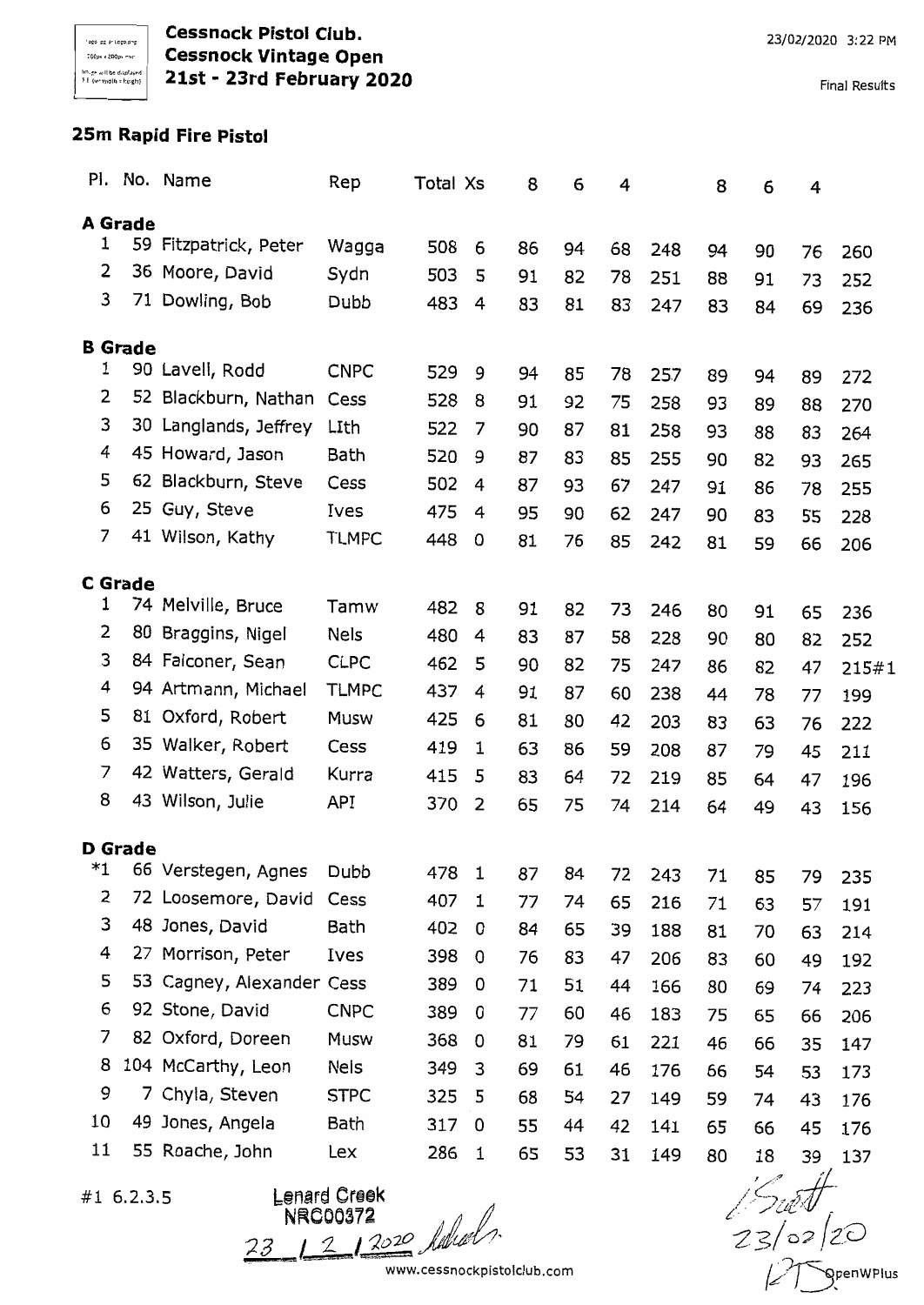

**LESSNOCK PISTOI CIUD. Cessnock Vintage Open 21st - 23rd February 2020** 

**Final Results** 

## **25m Standard Pistol**

| Pl.             |    | No. Name                         | Rep          | Total Xs |                  | 150 | 150 | 20 | 20 | 10 | 10 |
|-----------------|----|----------------------------------|--------------|----------|------------------|-----|-----|----|----|----|----|
| A Grade         |    |                                  |              |          |                  |     |     |    |    |    |    |
| 1               |    | 52 Blackburn, Nathan             | Cess         | 551      | 9                | 91  | 93  | 94 | 93 | 87 | 93 |
| 2               | 34 | Bell, Kerry                      | <b>CLPC</b>  | 550      | 7                | 94  | 96  | 91 | 90 | 86 | 93 |
| 3               | 59 | Fitzpatrick, Peter               | Wagga        | 540      | 6                | 89  | 94  | 92 | 86 | 86 | 93 |
| $\overline{4}$  | 90 | Lavell, Rodd                     | <b>CNPC</b>  | 528      | 6                | 94  | 96  | 89 | 86 | 81 | 82 |
| 5 <sub>1</sub>  |    | 30 Langlands, Jeffrey            | LIth         | 523      | 4                | 91  | 92  | 88 | 86 | 84 | 82 |
| 6               |    | 36 Moore, David                  | Sydn         | 513      | 4                | 91  | 90  | 87 | 85 | 88 | 72 |
| 7               | 71 | Dowling, Bob                     | Dubb         | 499      | 2                | 81  | 87  | 86 | 83 | 79 | 83 |
| 8               |    | 101 Dennis, Terry                | Tamw         | 483      | 3                | 86  | 79  | 80 | 79 | 81 | 78 |
| <b>B</b> Grade  |    |                                  |              |          |                  |     |     |    |    |    |    |
| I               |    | 45 Howard, Jason                 | Bath         | 533      | $\overline{4}$   | 91  | 89  | 91 | 91 | 87 | 84 |
| 2               |    | 65 Powell, Piet                  | <b>CNPC</b>  | 532      | 6                | 93  | 88  | 96 | 87 | 79 | 89 |
| 3               |    | 84 Falconer, Sean                | <b>CLPC</b>  | 530      | 9                | 87  | 89  | 95 | 93 | 81 | 85 |
| 4               | 62 | Blackburn, Steve                 | Cess         | 519      | 5                | 95  | 92  | 85 | 88 | 73 | 86 |
| 5               | 77 | Moore, Nick                      | Cess         | 518      | $\overline{7}$   | 87  | 91  | 90 | 79 | 83 | 88 |
| 6               | 74 | Melville, Bruce                  | Tamw         | 511      | 4                | 90  | 94  | 88 | 88 | 72 | 79 |
| 7               | 26 | Guy, Sue                         | Ives         | 511      | 4                | 94  | 96  | 81 | 81 | 82 | 77 |
| 8               | 98 | Morris, Barry                    | Btown        | 487      | 3                | 88  | 93  | 75 | 72 | 77 | 82 |
| 9               |    | 44 Rossetto, Una                 | Ulla         | 481      | 5                | 85  | 90  | 81 | 90 | 61 | 74 |
| 10              | 69 | McGowan, Scott                   | Ives         | 469      | $\,0$            | 90  | 82  | 64 | 81 | 78 | 74 |
| $\overline{11}$ | 88 | Cook, Ryana                      | Cess         | 467      | 5                | 84  | 63  | 80 | 89 | 73 | 78 |
| 12              | 97 | Morris, Ray                      | <b>Btown</b> | 398      | $\boldsymbol{0}$ | 76  | 57  | 64 | 66 | 66 | 69 |
| C Grade         |    |                                  |              |          |                  |     |     |    |    |    |    |
| $*1$            |    | 80 Braggins, Nigel               | Nels         | 536      | 5                | 91  | 94  | 89 | 95 | 89 | 78 |
| $\mathbf{2}$    | 94 | Artmann, Michael                 | TLMPC        | 515      | 3                | 90  | 92  | 81 | 84 | 81 | 87 |
| 3               | 79 | Zoroja, Milan                    | Unit         | 500      | 4                | 88  | 87  | 89 | 77 | 77 | 82 |
| 4               |    | Brown, Bruce<br>70               | Musw         | 494      | 4                | 90  | 83  | 90 | 84 | 73 | 74 |
| 5               |    | Brummell, James<br>22            | Mait         | 467      | 3                | 81  | 84  | 82 | 78 | 62 | 80 |
| 6               |    | Webber, Colin<br>91              | <b>CNPC</b>  | 465      | $\overline{4}$   | 84  | 84  | 72 | 78 | 77 | 70 |
|                 | 7  | Johnson, David<br>$\overline{2}$ | Port         | 427      | 3                | 70  | 79  | 70 | 77 | 67 | 64 |
|                 | 8  | Jones, Shane<br>21               | Cess         | 415      | $\mathbf{2}$     | 82  | 84  | 72 | 53 | 58 | 66 |
|                 | 9  | Oxford, Robert<br>81             | Musw         | 412      | $\overline{2}$   | 76  | 70  | 75 | 64 | 67 | 60 |

Lenard Creek<br>NRC00372<br>1 1 2 1 2020 10/1

J.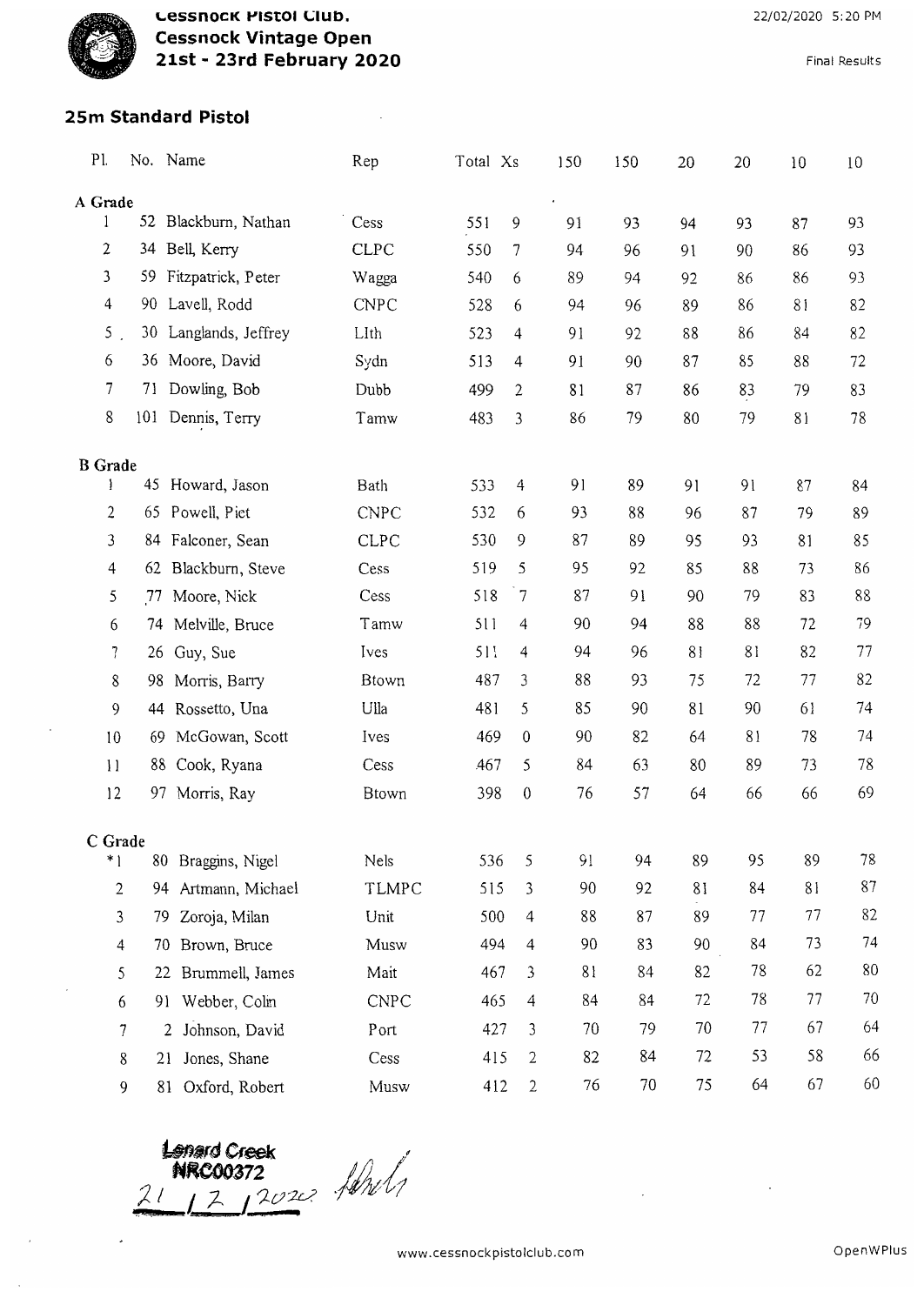| PI.            |                 | No. Name          | Rep         | Total X <sub>S</sub> |                  | 150 | 150 | 20 | 20 | 10 | 10 |
|----------------|-----------------|-------------------|-------------|----------------------|------------------|-----|-----|----|----|----|----|
| <b>D</b> Grade |                 |                   |             |                      |                  |     |     |    |    |    |    |
| l              | 57              | Jarnjevic, Lyndal | Lex         | 490                  | $\mathfrak{2}$   | 86  | 92  | 89 | 78 | 66 | 79 |
| 2              | 47              | Goodwin, Malcolm  | Cess        | 480                  | 4                | 88  | 80  | 85 | 80 | 68 | 79 |
| 3              | 78              | Goodwin, Steven   | Cess        | 467                  | 3                | 81  | 82  | 79 | 78 | 72 | 75 |
| 4              | 72              | Loosemore, David  | Cess        | 461                  | 3                | 84  | 75  | 83 | 79 | 66 | 74 |
| 5              | 53              | Cagney, Alexander | Cess        | 461                  | 2                | 78  | 85  | 82 | 69 | 69 | 78 |
| 6              | 66              | Verstegen, Agnes  | Dubb        | 461                  | 2                | 81  | 84  | 74 | 81 | 64 | 77 |
| 7              | 48              | Jones, David      | Bath        | 461                  | I                | 73  | 80  | 78 | 86 | 71 | 73 |
| 8              | 55              | Roache, John      | Lex         | 454                  | 1                | 79  | 83  | 78 | 77 | 65 | 72 |
| $9 -$          | $\overline{14}$ | Snow, Stuart      | Wyon        | 443                  | $\mathbf{1}$     | 87  | 88  | 62 | 73 | 70 | 63 |
| 10             | 82              | Oxford, Doreen    | Musw        | 442                  | 2                | 81  | 71  | 67 | 80 | 75 | 68 |
| $\mathbf{1}$   | 56              | Jarnjevic, Daniel | Lex         | 433                  | 1                | 70  | 82  | 74 | 78 | 59 | 70 |
| 12             | 27              | Morrison, Peter   | Ives        | 429                  | 3                | 77  | 74  | 70 | 82 | 58 | 68 |
| 13             | 75              | Marsh, Karen      | Btown       | 428                  | 4                | 78  | 69  | 84 | 67 | 61 | 69 |
| 4              | 42              | Watters, Gerald   | Kurra       | 425                  | 2                | 77  | 75  | 68 | 82 | 61 | 62 |
| 15             | 40              | Andrew, Colin     | Cess        | 422                  | 3                | 78  | 63  | 65 | 81 | 63 | 72 |
| 16             | 9.              | Cregan, Warwick   | <b>STPC</b> | 416                  | 3                | 74  | 89  | 58 | 80 | 55 | 60 |
| 17             | 49              | Jones, Angela     | Bath        | 415                  | $\boldsymbol{0}$ | 79  | 80  | 58 | 68 | 63 | 67 |
| 18             | 10              | Peterson, David   | <b>STPC</b> | 413                  | 2                | 81  | 86  | 75 | 54 | 50 | 67 |
| 19             | 46              | Howard, Ethan     | Bath        | 410                  | 3                | 61  | 73  | 73 | 67 | 67 | 69 |
| 20             | 7               | Chyla, Steven     | <b>STPC</b> | 399                  | 3                | 87  | 80  | 53 | 61 | 64 | 54 |
| 21             | 15              | Snow, Amanda      | Wyon        | 394                  | 2                | 70  | 81  | 63 | 51 | 58 | 71 |
| 22             | 51              | Higgins, Katie    | Cess        | 376                  | 0                | 63  | 81  | 59 | 38 | 75 | 60 |
| 23             | 92              | Stone, David      | CNPC        | 376                  | 0                | 60  | 75  | 58 | 67 | 59 | 57 |
| 24             |                 | 6 Platts, David   | <b>STPC</b> | 366                  | $\boldsymbol{0}$ | 71  | 61  | 57 | 61 | 56 | 60 |
| 25             | 50              | Hargrave, Charlee | Cess        | 347                  | $\theta$         | 63  | 83  | 45 | 70 | 43 | 43 |
| 26             | 54              | Jarnjevic, Liam   | Lex         | 336                  | $\overline{c}$   | 60  | 60  | 72 | 69 | 32 | 43 |
| 27             | $\mathbf{l}$    | Izard, Beverley   | Port        | 323                  | 1                | 60  | 55  | 45 | 54 | 47 | 62 |
| 28             | 18              | Byrnes, Dean      | STPC        | 270                  | $\boldsymbol{0}$ | 43  | 57  | 51 | 42 | 38 | 39 |
| 29             | 3               | Stone, Ian        | <b>STPC</b> | 168                  | $\boldsymbol{0}$ | 22  | 37  | 18 | 40 | 24 | 27 |
| 30             | 17              | Bryant, Brett     | <b>STPC</b> | 164                  | $\boldsymbol{0}$ | 23  | l   | 41 | 44 | 30 | 25 |
| <b>DNS</b>     | 8               | Zahos, Billy      | <b>STPC</b> |                      |                  |     |     |    |    |    |    |

- 11 Dreek<br>11 12 12000 Melour

**OpenWPlus**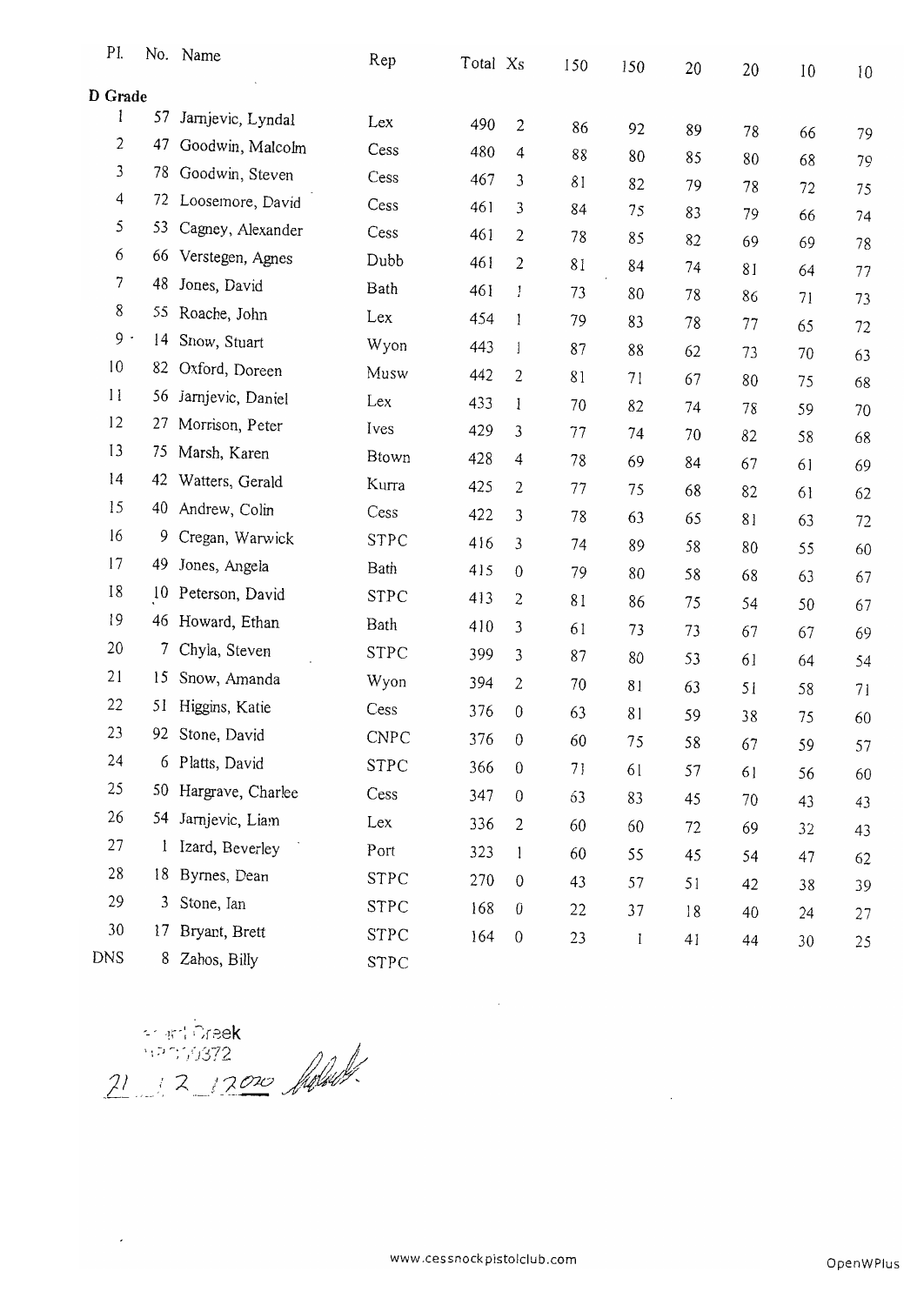

**Cessnock Pistol Club. Cessnock Vintage Open** 21st - 23rd February 2020

**Final Results** 

#### 10m Air Pistol Junior Women (60)

| P1.            |    | No. Name         | Rep          | Total Xs |                          | $\mathbf{1}$ | $\mathbf{2}$ | 3  | 4  | 5  | 6  |
|----------------|----|------------------|--------------|----------|--------------------------|--------------|--------------|----|----|----|----|
| Master         | 60 | Erickson, Olivia | Cess         | 554      | $\overline{\phantom{0}}$ | 95           | 95           | 91 | 90 | 91 | 92 |
| A Grade        |    | 68 Rudder, Ellie | <b>TLMPC</b> | 536      | $\overline{\mathbf{3}}$  | 87           | 93           | 90 | 88 | 91 | 87 |
| <b>B</b> Grade |    | 86 Cook, Alisha  | Cess         | 470      | 4                        | 83           | 84           | 78 | 75 | 76 | 74 |

Lenard Creek<br>NRC00372<br>21 12 12020 April

 $rac{b}{c}$ <br>22/2/2020.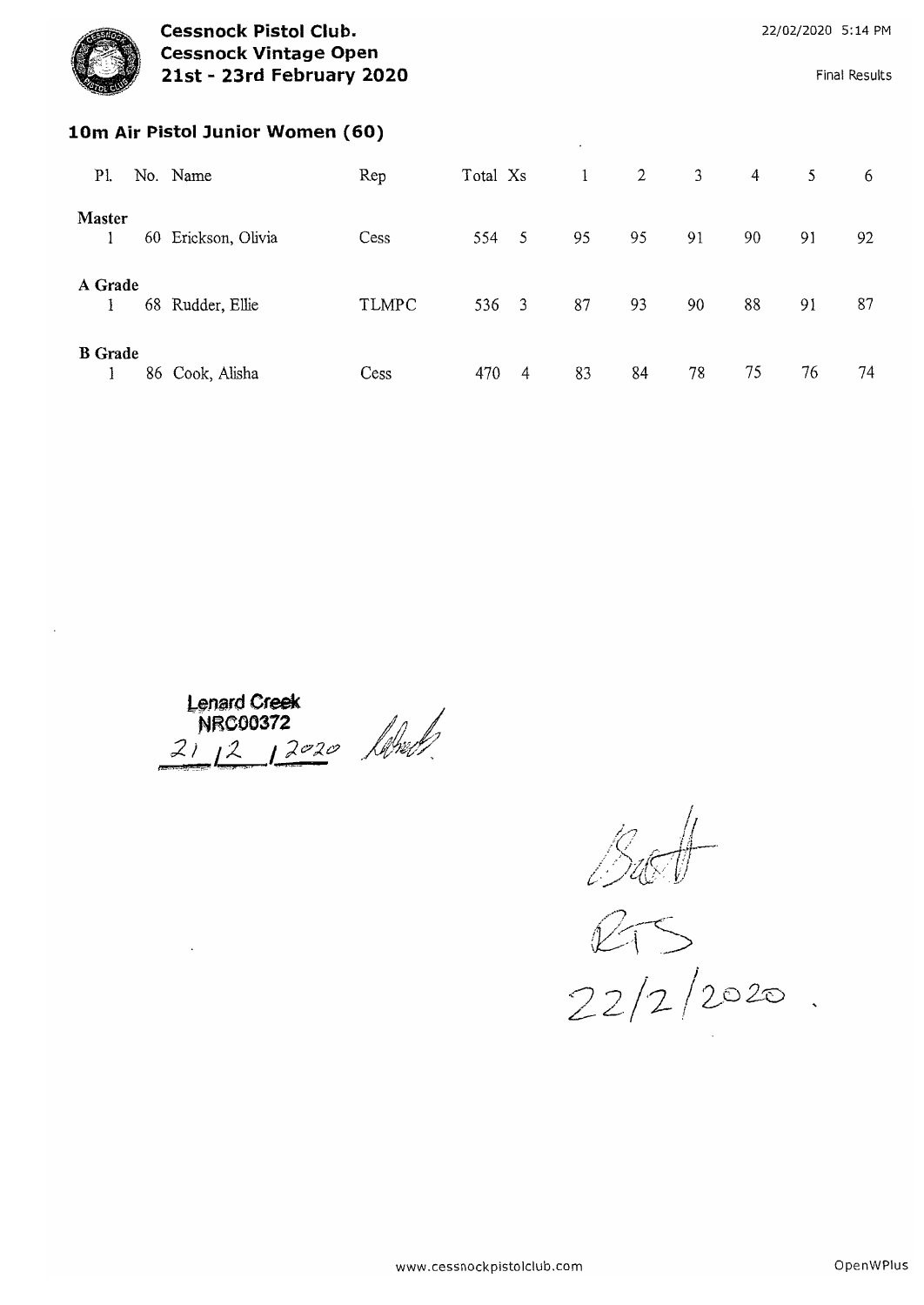## **Cessnock Pistol Club. Cessnock Pistol Club. 23/02/2020** 2:14 PM )000" ,00p""'" **Cessnock Vintage Open**  $\frac{\hbox{Im}\{P_{\text{ex}}\}^{\text{Im}\{P_{\text{ex}}\}^{\text{Im}\{P_{\text{ex}}\}}} }{21st - 23rd \text{ February } 2020}$  Final Results

### **10m Air Pistol Junior Men**

| PI.            |    | No. Name             | Rep         | Total Xs |              | 1  | 2  | 3  | 4  | 5  | 6  |
|----------------|----|----------------------|-------------|----------|--------------|----|----|----|----|----|----|
| <b>B</b> Grade |    |                      |             |          |              |    |    |    |    |    |    |
|                | 12 | Gatzias, Evan        | <b>STPC</b> | 528      | - 2          | 90 | 85 | 90 | 87 | 92 | 84 |
| $\overline{2}$ |    | 38 Santander, Adrian | Ives        | 448      | -1           | 72 | 79 | 76 | 75 | 69 | 77 |
|                |    |                      |             |          |              |    |    |    |    |    |    |
| <b>C</b> Grade |    |                      |             |          |              |    |    |    |    |    |    |
| 1              |    | 56 Jarnjevic, Daniel | Lex         | 499      | -3           | 80 | 87 | 88 | 86 | 75 | 83 |
| 2              |    | 46 Howard, Ethan     | Bath        | 436      | 1            | 76 | 69 | 81 | 66 | 77 | 67 |
|                |    |                      |             |          |              |    |    |    |    |    |    |
| <b>D</b> Grade |    |                      |             |          |              |    |    |    |    |    |    |
| *1             |    | 11 Zahos, Simon      | <b>STPC</b> | 452      | -1           | 75 | 70 | 77 | 75 | 75 | 80 |
| $\overline{2}$ |    | 13 Peterson, Daniel  | <b>STPC</b> | 390      | $\mathbf{1}$ | 61 | 58 | 74 | 58 | 70 | 69 |
| 3              |    | 73 Cronberger, Zac   | Gen         | 374      | 3            | 61 | 64 | 58 | 74 | 56 | 61 |
| 4              | 54 | Jarnjevic, Liam      | Lex         | 343      | 0            | 61 | 59 | 59 | 58 | 48 | 58 |

Longes Orgels<br>111/2019372<br>231212020 /1

*l5t@jj*   $\mathcal{L}$  $\top$ )

 $\leq$  5/02/20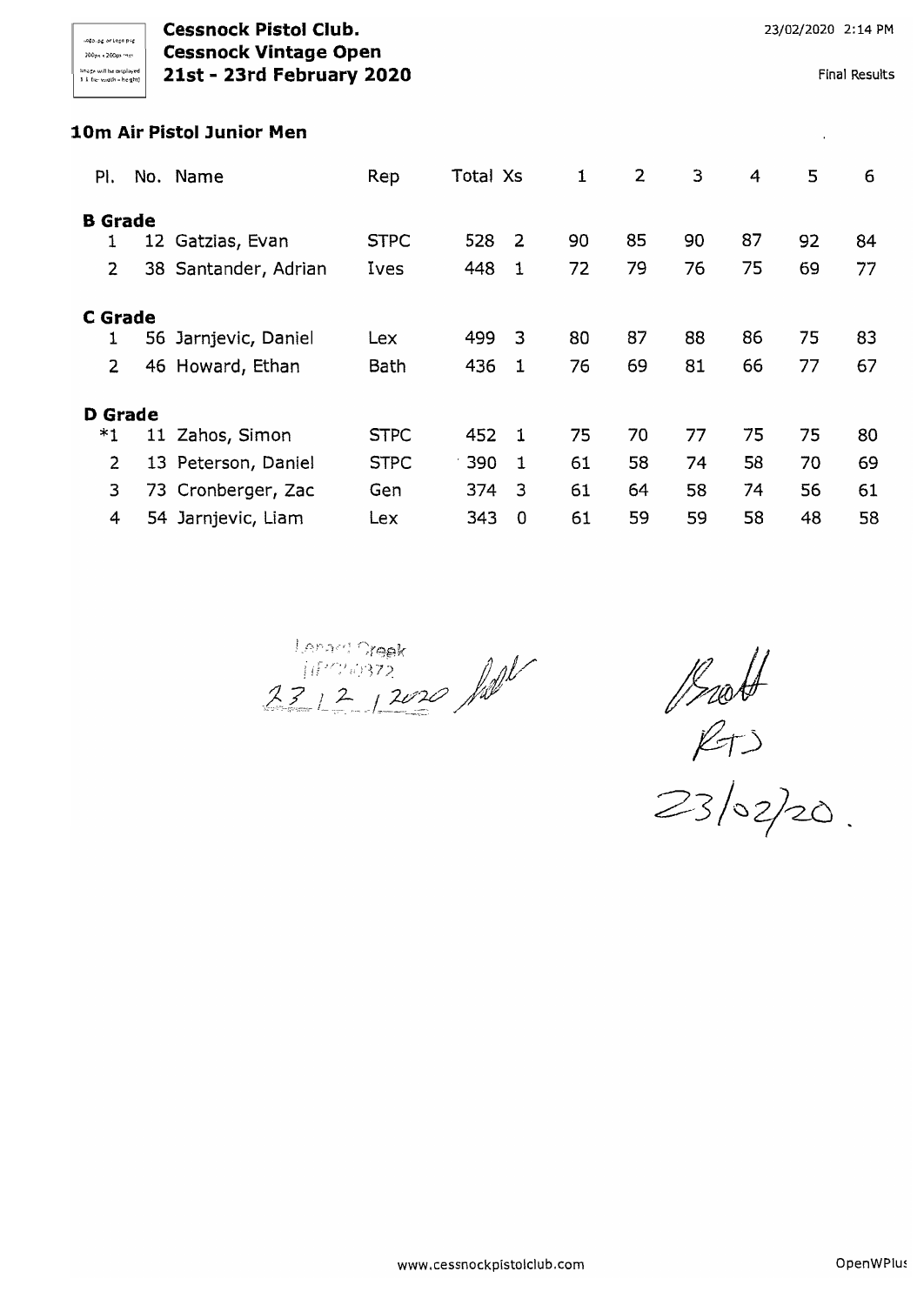# 10m Air Pistol Women (60)

| Pi.            |                | No. Name               | Rep          | Total Xs |   | 1  | 2  | 3  | 4  | 5  | 6  |
|----------------|----------------|------------------------|--------------|----------|---|----|----|----|----|----|----|
| A Grade        |                |                        |              |          |   |    |    |    |    |    |    |
| 1              |                | 60 Erickson, Olivia    | Cess         | 569 16   |   | 95 | 98 | 92 | 94 | 96 | 94 |
| 2              |                | 33 Cowling, Lara       | Bath         | 560      | 8 | 94 | 93 | 97 | 94 | 88 | 94 |
| 3              | 37             | Muresan, Ileana        | Ives         | 554      | 9 | 95 | 92 | 90 | 94 | 92 | 91 |
| 4              |                | 26 Guy, Sue            | Ives         | 546      | 2 | 92 | 87 | 95 | 90 | 92 | 90 |
| 5              |                | 88 Cook, Ryana         | Cess         | 545      | 6 | 88 | 92 | 91 | 91 | 92 | 91 |
| 6              |                | 41 Wilson, Kathy       | <b>TLMPC</b> | 517      | 0 | 81 | 88 | 88 | 89 | 83 | 88 |
| <b>B</b> Grade |                |                        |              |          |   |    |    |    |    |    |    |
| 1              |                | 65 Powell, Piet        | <b>CNPC</b>  | 546      | 9 | 90 | 89 | 91 | 92 | 92 | 92 |
| 2              |                | 68 Rudder, Ellie       | <b>TLMPC</b> | 543      | 7 | 91 | 88 | 89 | 92 | 89 | 94 |
| 3              |                | 44 Rossetto, Una       | Ulla         | 542      | 6 | 86 | 89 | 89 | 93 | 93 | 92 |
| 4              | 57             | Jarnjevic, Lyndal      | Lex          | 535      | 6 | 89 | 87 | 90 | 94 | 94 | 81 |
| 5              |                | 103 Lavrushkina, Alena | Tamw         | 522      | 5 | 82 | 91 | 85 | 88 | 88 | 88 |
| 6              |                | 58 Pull, Robyn         | Sydn         | 518      | 2 | 91 | 86 | 87 | 85 | 84 | 85 |
| 7              | 61             | Doyle, Allison         | <b>TLMPC</b> | 517      | 4 | 91 | 85 | 84 | 82 | 88 | 87 |
| 8              | 76             | Moore, Krystal         | Cess         | 487      | 5 | 79 | 86 | 79 | 83 | 80 | 80 |
| 9              |                | 51 Higgins, Katie      | Cess         | 480      | 2 | 78 | 76 | 83 | 82 | 82 | 79 |
| <b>C</b> Grade |                |                        |              |          |   |    |    |    |    |    |    |
| 1              |                | 66 Verstegen, Agnes    | Dubb         | 520      | 0 | 86 | 89 | 80 | 88 | 92 | 85 |
| 2              |                | 15 Snow, Amanda        | Wyon         | 506      | 1 | 83 | 86 | 85 | 82 | 82 | 88 |
| 3              |                | 86 Cook, Alisha        | Cess         | 492      | 3 | 75 | 89 | 78 | 79 | 88 | 83 |
| 4              | 32             | May, Cherie            | Cowra        | 488      | 5 | 88 | 81 | 75 | 82 | 79 | 83 |
| 5              | 43             | Wilson, Julie          | API          | 473      | 2 | 85 | 78 | 78 | 80 | 80 | 72 |
| 6              |                | 50 Hargrave, Charlee   | Cess         | 467      | 2 | 77 | 82 | 81 | 80 | 76 | 71 |
| 7              |                | 82 Oxford, Doreen      | Musw         | 465      | 1 | 80 | 77 | 74 | 76 | 79 | 79 |
| 8              |                | 87 Cook, Helen         | Cess         | 463      | 1 | 73 | 72 | 81 | 80 | 74 | 83 |
| 9              |                | 1 Izard, Beverley      | Port         | 440      | 3 | 70 | 82 | 65 | 77 | 76 | 70 |
|                | <b>D</b> Grade |                        |              |          |   |    |    |    |    |    |    |
| 1              |                | 99 Rogers, Robyn       | Buri         | 474      | 2 | 84 | 71 | 77 | 82 | 76 | 84 |
| 2              | 28             | Buchanan, Pat          | Cess         | 474      | 1 | 79 | 75 | 88 | 78 | 76 | 78 |
| 3              |                | 49 Jones, Angela       | Bath         | 424      | 2 | 60 | 61 | 73 | 74 | 78 | 78 |

Lenard Creek<br>NRC00372  $231212020$ 

 $120$ <br> $230220$ OpenWPlus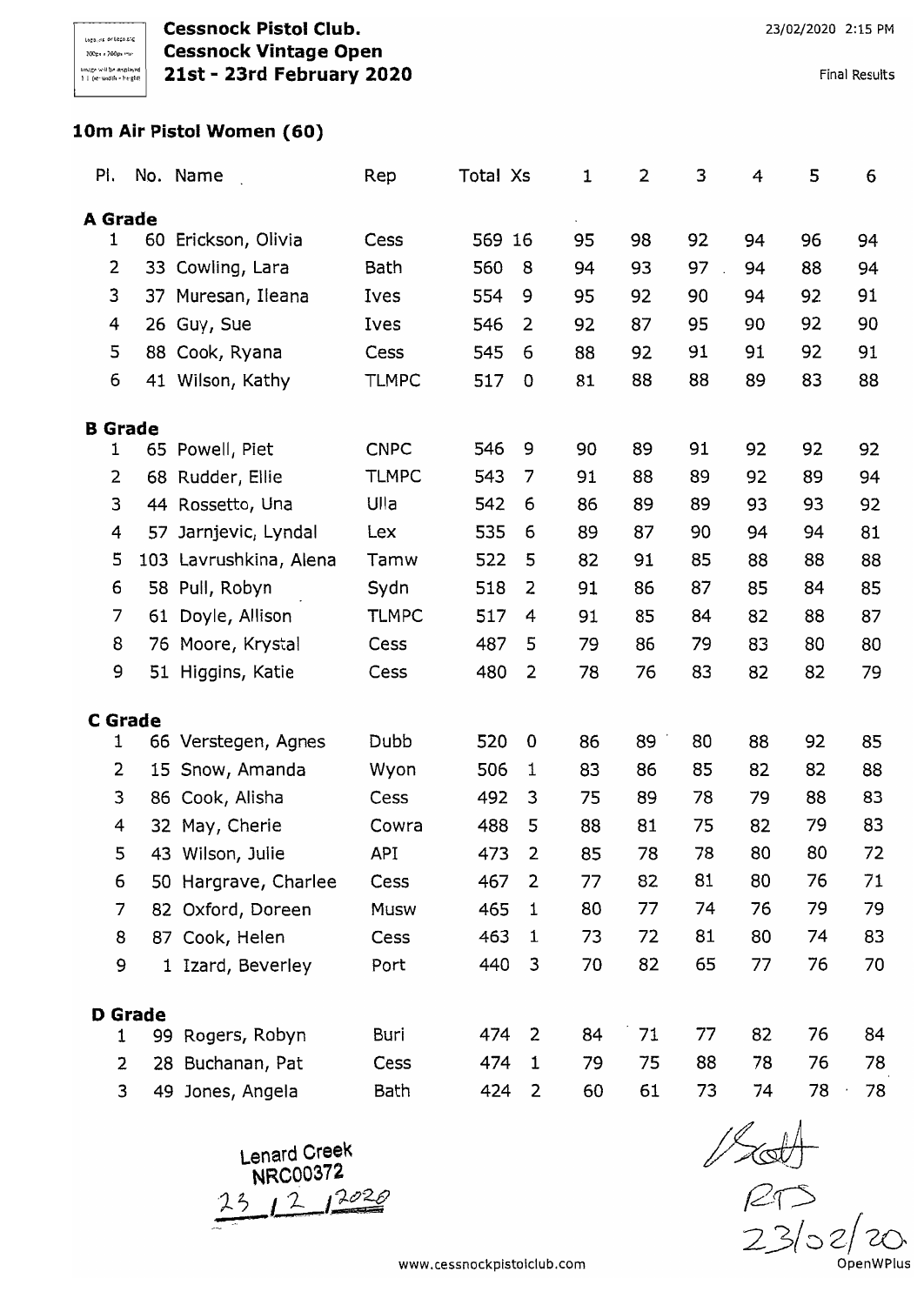**Cessnock Pistol Club. Cessnock Vintage Open** 21st - 23rd February 2020

**Final Results** 

#### 50m Pistol

| PI.            |                | No. Name              | Rep          | Total Xs |                | 1  | $\overline{2}$ | 3  | $\overline{4}$ | 5  | 6  |
|----------------|----------------|-----------------------|--------------|----------|----------------|----|----------------|----|----------------|----|----|
| <b>A</b> Grade |                |                       |              |          |                |    |                |    |                |    |    |
| 1              | 90             | Lavell, Rodd          | <b>CNPC</b>  | 539      | 6              | 89 | 87             | 91 | 87             | 96 | 89 |
| 2              |                | 34 Bell, Kerry        | <b>CLPC</b>  | 528      | 6              | 87 | 85             | 89 | 90             | 83 | 94 |
| 3              |                | 36 Moore, David       | Sydn         | 510      | 5              | 79 | 87             | 81 | 85             | 87 | 91 |
| 4              |                | 98 Morris, Barry      | <b>Btown</b> | 507      | $\overline{7}$ | 86 | 76             | 86 | 85             | 88 | 86 |
| 5              |                | 59 Fitzpatrick, Peter | Wagga        | 494      | $\overline{2}$ | 81 | 82             | 83 | 84             | 78 | 86 |
| 6              | 101            | Dennis, Terry         | Tamw         | 421      | $\mathbf{1}$   | 73 | 72             | 61 | 72             | 75 | 68 |
| <b>B</b> Grade |                |                       |              |          |                |    |                |    |                |    |    |
| 1              | 52             | Blackburn, Nathan     | Cess         | 514      | $\mathbf{1}$   | 88 | 85             | 88 | 84             | 83 | 86 |
| 2              | 62             | Blackburn, Steve      | Cess         | 507      | 4              | 81 | 86             | 83 | 82             | 90 | 85 |
| 3              |                | 41 Wilson, Kathy      | <b>TLMPC</b> | 479      | $\mathbf{1}$   | 79 | 77             | 73 | 81             | 89 | 80 |
| 4              |                | 69 McGowan, Scott     | Ives         | 465      | $\overline{2}$ | 74 | 81             | 71 | 84             | 74 | 81 |
| 5              |                | 97 Morris, Ray        | <b>Btown</b> | 391      | $\overline{2}$ | 57 | 58             | 76 | 66             | 63 | 71 |
| <b>C</b> Grade |                |                       |              |          |                |    |                |    |                |    |    |
| 1              |                | 80 Braggins, Nigel    | <b>Nels</b>  | 505      | 2              | 79 | 91             | 84 | 84             | 83 | 84 |
| $\overline{2}$ |                | 74 Melville, Bruce    | Tamw         | 490      | 5              | 79 | 78             | 85 | 85             | 83 | 80 |
| 3              |                | 84 Falconer, Sean     | <b>CLPC</b>  | 484      | $\mathbf{1}$   | 81 | 78             | 86 | 81             | 76 | 82 |
| $\overline{4}$ |                | 45 Howard, Jason      | <b>Bath</b>  | 475      | 2              | 77 | 80             | 69 | 84             | 76 | 89 |
| 5              |                | 70 Brown, Bruce       | Musw         | 430      | 1              | 80 | 69             | 75 | 71             | 62 | 73 |
| 6              |                | 92 Stone, David       | <b>CNPC</b>  | 401      | 1              | 74 | 62             | 69 | 65             | 66 | 65 |
|                | <b>D</b> Grade |                       |              |          |                |    |                |    |                |    |    |
| *1             | 21             | Jones, Shane          | Cess         | 495      | 1              | 73 | 81             | 88 | 80             | 85 | 88 |
| $\overline{2}$ |                | 14 Snow, Stuart       | Wyon         | 442      | 3              | 77 | 75             | 79 | 74             | 79 | 58 |
| 3              |                | 55 Roache, John       | Lex          | 434      | 3              | 67 | 73             | 83 | 68             | 70 | 73 |
| 4              |                | 72 Loosemore, David   | Cess         | 429      | 1              | 58 | 68             | 73 | 74             | 82 | 74 |
| 5              |                | 32 May, Cherie        | Cowra        | 427      | 3              | 72 | 67             | 71 | 70             | 70 | 77 |
| 6              |                | 53 Cagney, Alexander  | Cess         | 424      | 1              | 66 | 72             | 67 | 82             | 62 | 75 |
| 7              |                | 22 Brummell, James    | Mait         | 372      | 2              | 28 | 59             | 72 | 71             | 60 | 82 |
| 8              |                | 66 Verstegen, Agnes   | Dubb         | 367      | $\mathbf 0$    | 63 | 53             | 63 | 57             | 73 | 58 |
| 9              |                | 43 Wilson, Julie      | API          | 177      | 0              | 47 | 16             | 20 | 36             | 33 | 25 |

Lenard Creek<br>19200372<br>231212020

 $1504$ <br> $873$ <br> $2302$  20

www.cessnockpistolclub.com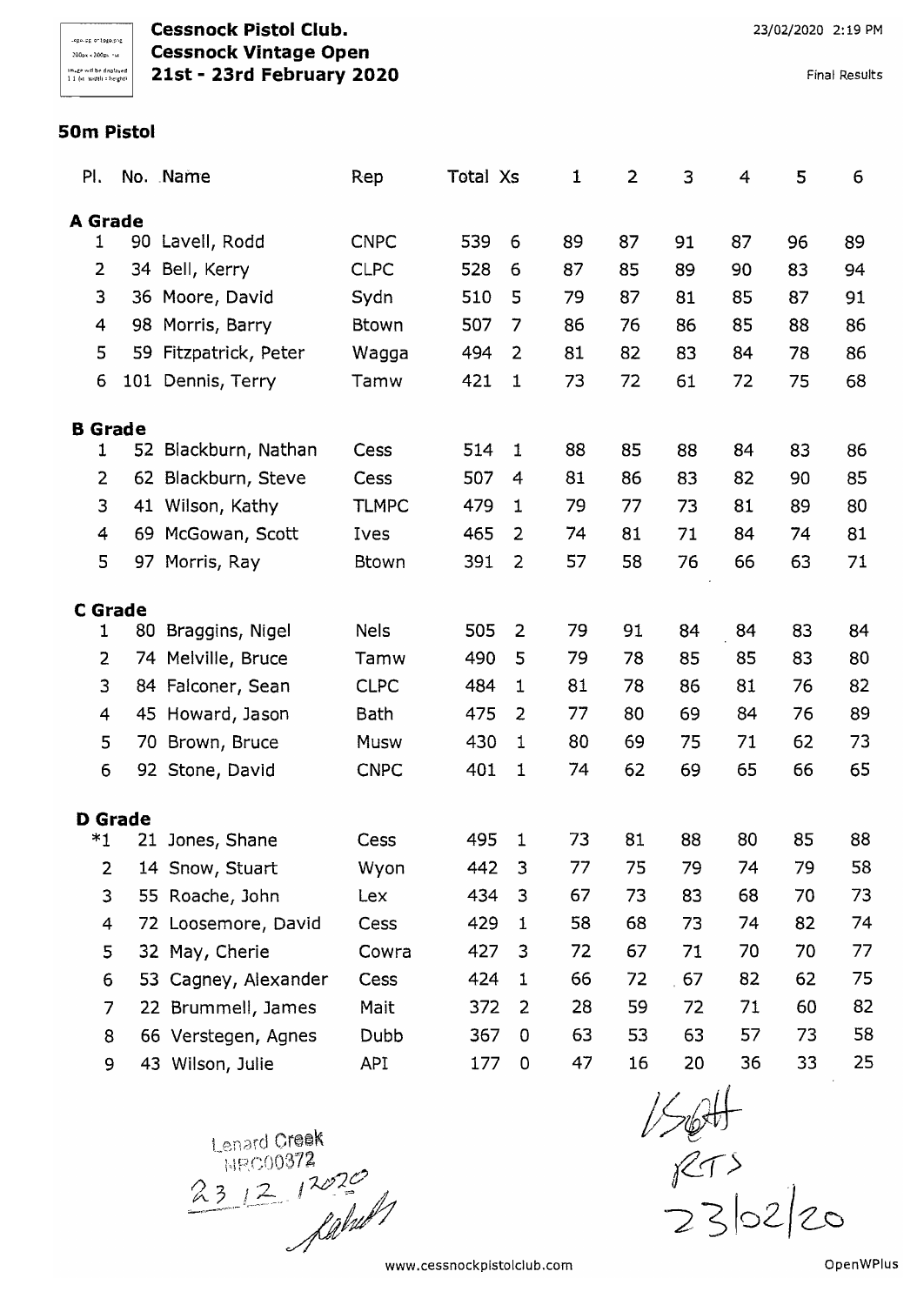**Cessnock Pistol Club. Cessnock Vintage Open** 21st - 23rd February 2020

**Final Results** 

## 10m Air Pistol Men

| PI.                      |    | No. Name              | Rep          | Total Xs |                | 1  | $\overline{2}$ | 3  | 4  | 5  | 6  |
|--------------------------|----|-----------------------|--------------|----------|----------------|----|----------------|----|----|----|----|
| <b>A</b> Grade           |    |                       |              |          |                |    |                |    |    |    |    |
| 1                        | 34 | Bell, Kerry           | <b>CLPC</b>  | 567 17   |                | 93 | 98             | 92 | 95 | 94 | 95 |
| 2                        | 52 | Blackburn, Nathan     | Cess         | 561 14   |                | 90 | 93             | 94 | 94 | 97 | 93 |
| 3                        |    | 62 Blackburn, Steve   | Cess         | 552 11   |                | 90 | 95             | 94 | 95 | 91 | 87 |
| 4                        |    | 98 Morris, Barry      | <b>Btown</b> | 547      | 5              | 88 | 94             | 90 | 93 | 90 | 92 |
| 5                        |    | 59 Fitzpatrick, Peter | Wagga        | 546 10   |                | 88 | 95             | 89 | 94 | 91 | 89 |
| 6                        |    | 90 Lavell, Rodd       | <b>CNPC</b>  | 545      | 8              | 93 | 87             | 90 | 91 | 94 | 90 |
| $\overline{7}$           |    | 36 Moore, David       | Sydn         | 544      | 8              | 90 | 86             | 90 | 92 | 95 | 91 |
| 8                        |    | 30 Langlands, Jeffrey | LIth         | 542      | 7              | 88 | 92             | 90 | 95 | 84 | 93 |
| 9                        |    | 69 McGowan, Scott     | Ives         | 516      | 3              | 89 | 85             | 88 | 85 | 84 | 85 |
| 10                       |    | 89 Hogg, Max          | Tamw         | 498      | 0              | 82 | 84             | 84 | 85 | 79 | 84 |
| 11                       |    | 101 Dennis, Terry     | Tamw         | 474      | 3              | 74 | 79             | 78 | 79 | 82 | 82 |
|                          |    |                       |              |          |                |    |                |    |    |    |    |
| <b>B</b> Grade<br>1      |    | 45 Howard, Jason      | <b>Bath</b>  | 549      | 10             | 91 | 92             | 92 | 90 | 91 | 93 |
| 2                        |    | 80 Braggins, Nigel    | <b>Nels</b>  | 541      | 9              | 91 | 90             | 90 | 92 | 88 | 90 |
| 3                        |    | 74 Melville, Bruce    | Tamw         | 535      | 8              | 90 | 87             | 88 | 92 | 87 | 91 |
| 4                        |    | 83 Leousis, Anthony   | Ives         | 533      | 5              | 91 | 89             | 91 | 85 | 87 | 90 |
| 5                        |    | 84 Falconer, Sean     | <b>CLPC</b>  | 532      | 6              | 89 | 89             | 90 | 91 | 91 | 82 |
| 6                        |    | 25 Guy, Steve         | Ives         | 508      | 5              | 92 | 83             | 82 | 86 | 80 | 85 |
| 7                        |    | 97 Morris, Ray        | <b>Btown</b> | 445      | $\mathbf 1$    | 69 | 68             | 72 | 73 | 80 | 83 |
| $\overline{\phantom{a}}$ |    | 94 Artmann, Michael   | <b>TLMPC</b> |          |                |    |                |    |    |    |    |
|                          |    |                       |              |          |                |    |                |    |    |    |    |
| <b>C</b> Grade           |    |                       |              |          |                |    |                |    |    |    |    |
| *1                       |    | 21 Jones, Shane       | Cess         | 547      | $\mathbf 0$    | 88 | 92             | 94 | 92 | 94 | 87 |
| $\overline{2}$           |    | 91 Webber, Colin      | <b>CNPC</b>  | 526      | $\mathbf 0$    | 93 | 84             | 85 | 88 | 90 | 86 |
| 3                        |    | 72 Loosemore, David   | Cess         | 523      | 3              | 85 | 88             | 86 | 91 | 86 | 87 |
| 4                        |    | 53 Cagney, Alexander  | Cess.        | 508      | 7              | 83 | 83             | 85 | 86 | 84 | 87 |
| 5                        |    | 70 Brown, Bruce       | <b>Musw</b>  | 491      | 1              | 80 | 80             | 78 | 86 | 83 | 84 |
| 6                        |    | 55 Roache, John       | Lex          | 490      | 3              | 81 | 79             | 73 | 86 | 85 | 86 |
| 7                        |    | 40 Andrew, Colin      | Cess         | 485      | 4              | 80 | 91             | 77 | 85 | 79 | 73 |
| 8                        |    | 14 Snow, Stuart       | Wyon         | 482      | 2              | 77 | 85             | 82 | 79 | 76 | 83 |
| 9                        |    | 22 Brummell, James    | Mait         | 481      | 1              | 71 | 80             | 79 | 86 | 88 | 77 |
| 10                       |    | 100 OConnor, Mike     | Buri         | 476      | 4              | 71 | 83             | 79 | 82 | 81 | 80 |
| 11                       |    | 29 Buchanan, Iain     | Cess         | 475      | 5              | 72 | 71             | 94 | 83 | 79 | 76 |
| 12                       |    | 2 Johnson, David      | Port         | 471      | 2              | 74 | 81             | 80 | 71 | 83 | 82 |
| 13                       |    | 35 Walker, Robert     | Cess         | 462      | $\overline{2}$ | 72 | 76             | 72 | 80 | 80 | 82 |
|                          |    | Lenard Creek          | ll a         |          |                |    |                |    |    |    |    |

NRC00372<br>23 2 2 2020 habell